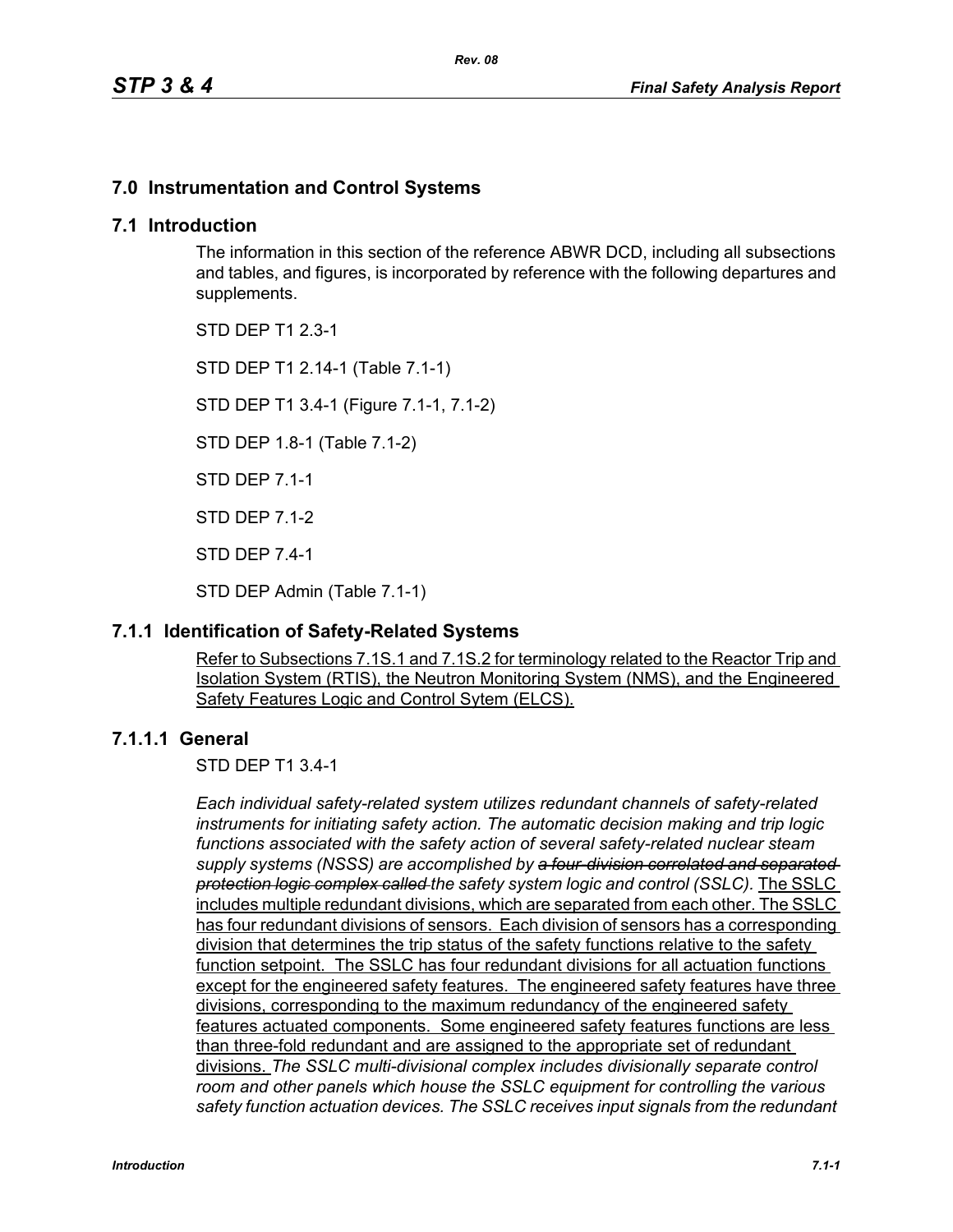*channels of instrumentation in the safety-related system, and uses the input information to perform logic functions in making decisions for safety actions.*

Sensor signals are hardwired to the RTIS. These sensors are divisionally separated.

Divisional separation is applied to the Essential Communication Functions (ECFs) of ELCS, which provides communication for the sensor input to the logic units and for the logic output to the system actuators (actuated devices such as pump motors and motor-operated valves).

*Divisional separation is also applied to the essential multiplexing system (EMS) , which provides data highways for the sensor input to the logic units and for the logic output to the system actuators (actuated devices such as pump motors and motor-operated valves). Systems which utilize the SSLC are* include*: (1) Reactor Protection (trip) System; (2) High Pressure Core Flooder System; (3) Residual Heat Removal System; (4) Automatic Depressurization System; (5) Leak Detection and Isolation System; (6) Suppression Pool* Temperature *Monitoring System; and (7) Reactor Core Isolation Cooling System. The equipment arrangement for these systems and other supporting systems is shown in Figure 7.1-2.*

# **7.1.1.3 Engineered Safety Features (ESF) Systems**

# **7.1.1.3.9 HVAC Emergency Cooling Water System**

#### STD DEP Admin

*Automatic instrumentation and control is provided to assure that adequate cooling is provided for the main control room, the control building essential electrical equipment rooms, and the diesel generator cooling coils* reactor building essential electrical equipment rooms.

# **7.1.1.4 Safe Shutdown Systems**

# **7.1.1.4.1 Alternate Rod Insertion Function (ARI)**

# STD DEP 7.4-1

*Though not required for safety, instrumentation and controls for the ARI provide a means to mitigate the consequences of anticipated transient without scram (ATWS) events. Upon receipt of an initiation signal (based on either high reactor dome pressure or low reactor water level from the Recirculation Flow Control System), the RCIS System controls the fine motion control rod drive (FMCRD) motors such that all operable control rods are driven to their full-in position.* The Recirculation Flow Control System (upon detection of either high reactor dome pressure, low reactor water level or Manual ARI initiation) activates opening signals for the ARI valves of the Control Rod Drive (CRD) System (i.e., for backup hydraulic insertion of the control rods) and activates ARI initiation command signals to the Rod Control and Information System (i.e., for electric motor insertion of all operable control rods to the full-in position). *This provides a method, diverse from the hydraulic control units (HCUs), for scramming the*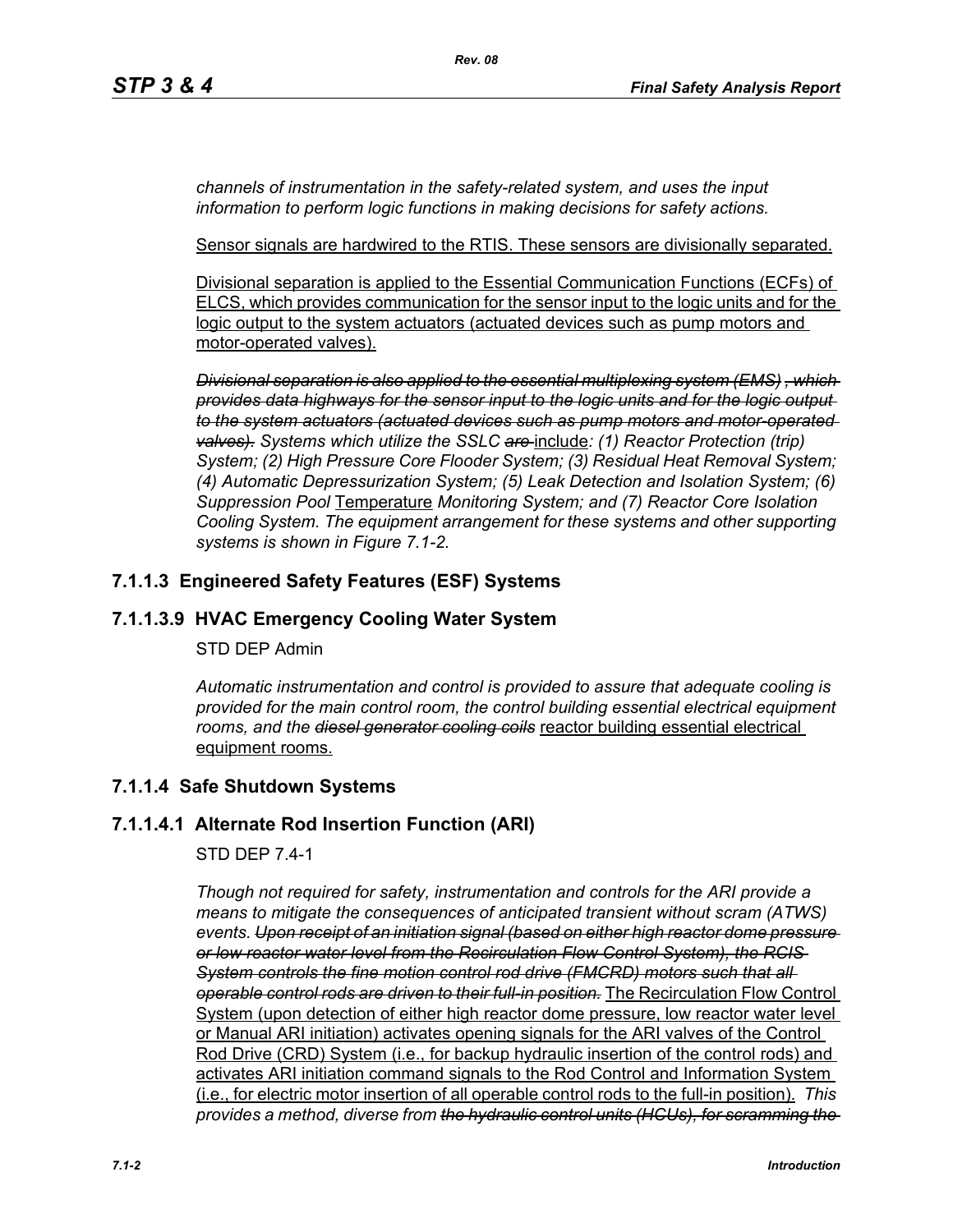*reactor.* the SCRAM function of the Reactor Protection System and associated CRD hydraulic control units (HCUs), for achieving insertion of control rods.

# **7.1.1.6 Other Safety-Related Systems**

# **7.1.1.6.1 Neutron Monitoring System (NMS)**

STD DEP Admin

- *(1) Startup Range Neutron Monitoring (SRNM)*
- *(2) Local Power Range Monitoring (LPRM)*
- *(3) Average Power Range Monitoring (APRM)*
- *(4) Automated Traversing Incore Probe (ATIP)*
- *(5) Multi-channel Rod Block Monitoring (MRBM)*

#### The SRNM, LPRM, and APRM are the only safety-related subsystems of NMS.

#### **7.1.1.6.2 Process Radiation Monitoring System (PRM***S***) Instrumentation and Controls**

STD DEP Admin

*The Process Radiation Monitoring System (PRMS) monitors the main steamlines, vent discharges and all liquid and gaseous effluent streams which may contain radioactive materials. Main control room display, recording and alarm capability is provided along with automatic trip inputs that initiate protection functions.*

# **7.1.1.6.6 Containment Atmospheric Monitoring System**

STD DEP T1 2.14-1

*The Containment Atmospheric Monitoring System (CAMS) measures and records*  radiation levels and the oxygen/hydrogen concentration in the primary containment *under post-accident conditions. It is designed to operate continuously and is automatically put in service upon detection of LOCA conditions.* The only CAMS safety-related function is measuring radiation levels in primary containment.

# **7.1.2 Identification of Safety Criteria**

#### **7.1.2.1.4 Instrument Errors**

STD DEP 7.1-1

*The design considers instrument drift, testability, and repeatability in the selection of instrumentation and controls and in the determination of setpoints. Adequate margin between safety limits and instrument setpoints is provided to allow for instrument error*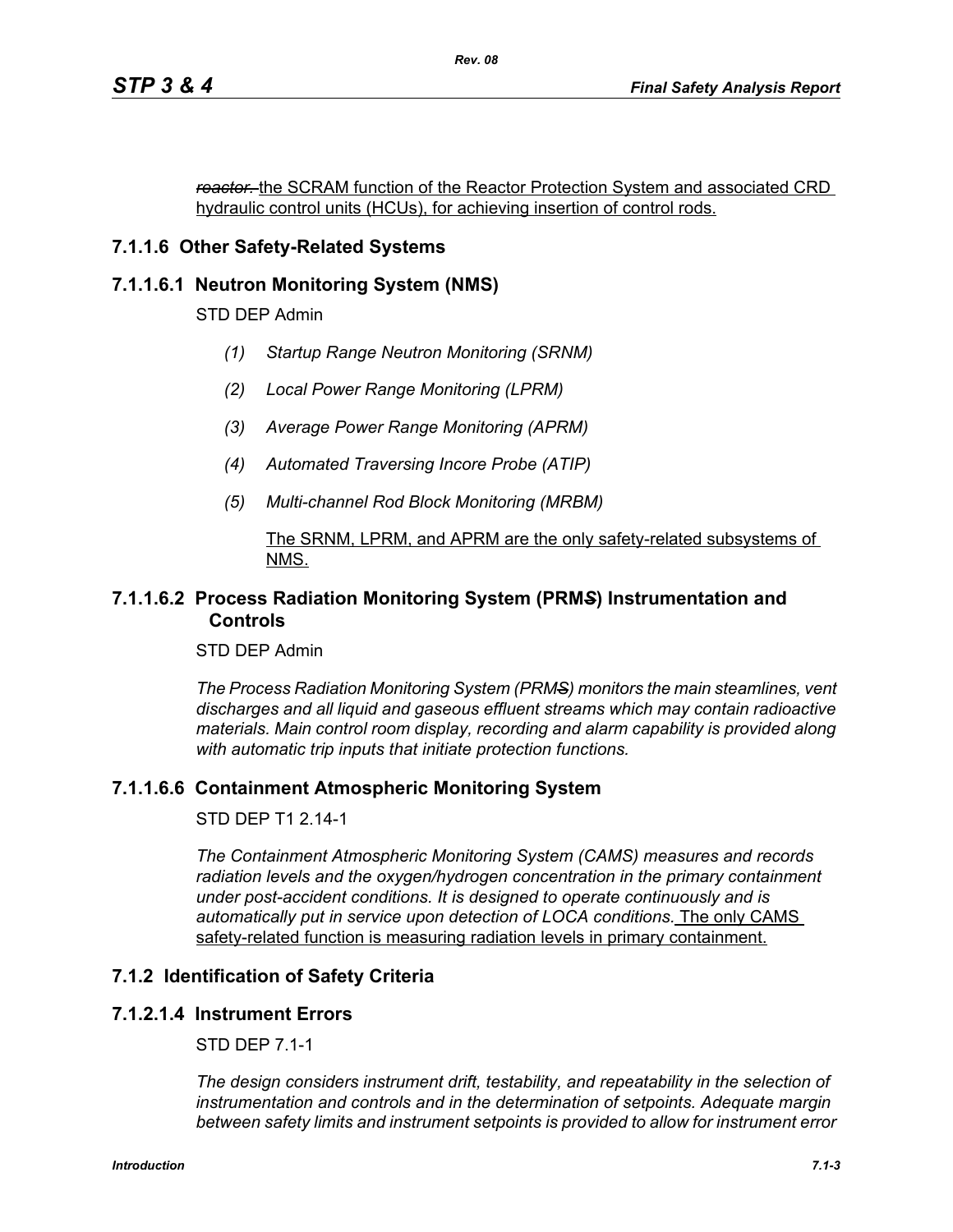*(safety limits, setpoints, and margins are provided in Chapter 16* determined in accordance with the instrument setpoint methodology document described in Section 16.5.5.2.11, Setpoint Control Program*) The amount of instrument error is determined by test and experience. The setpoint is selected based on the known error. The recommended test frequency is greater on instrumentation that demonstrates a stronger tendency to drift.*

#### **7.1.2.1.4.1 Safety System Setpoints**

STD DEP 7.1-1

*The* methods for calculating *safety system setpoints are listed*determined *in*  accordance with *the Chapter 16* instrument setpoint methodology document described in Section 16.5.5.2.11, Setpoint Control Program, *for each safety system. The settings are determined based on operating experience and conservative analyses. The settings are high enough to preclude inadvertent initiation of the safety action but low enough to assure that significant margin is maintained between the actual setting and the limiting safety system settings. Instrument drift, setting error, and repeatability are considered in the setpoint determination (Subsection 7.1.2.1.4). The margin between the limiting safety system settings and the actual safety limits includes consideration of the maximum credible transient in the process being measured.*

#### *7.1.2.1.6 [Protection System Inservice Testability*

STD DEP T1 3.4-1

*The RPS* RTIS *and ESF*ELCS *Systems can be tested during reactor operation by six separate tests. The first five tests are primarily manual tests and, although each individually is a partial test, combined with the sixth test they constitute a complete system test. The sixth test is the self test of the safety system logic and control which automatically tests the complete system excluding sensors and actuators.*

*(4) The fourth test checks calibration of analog sensor inputs at the analog inputs of the remote multiplexing units. With a division-of-sensors bypass in place, calibrated, variable ramp signals are injected in place of the sensor signals and monitored at the SSLC control room panels for linearity, accuracy, fault response, and downscale and upscale trip response. The test signals are adjustable manually from the control room and also are capable of performing an automatic sequence of events. When surveillance testing during plant shutdown, trip coincidence and actuated device operation can be verified by simultaneous trip tests of coincident channels. Pressure transmitters and level transmitters are located on their respective local panels. The transmitters can be individually valved out of service and subjected to test pressure to verify operability of the transmitters as well as verification of calibration range. To gain access to the field controls on each transmitter, a cover plate or sealing device must* may *be removed. Access to the field controls is granted only to qualified personnel for the purpose of testing or calibration adjustments.*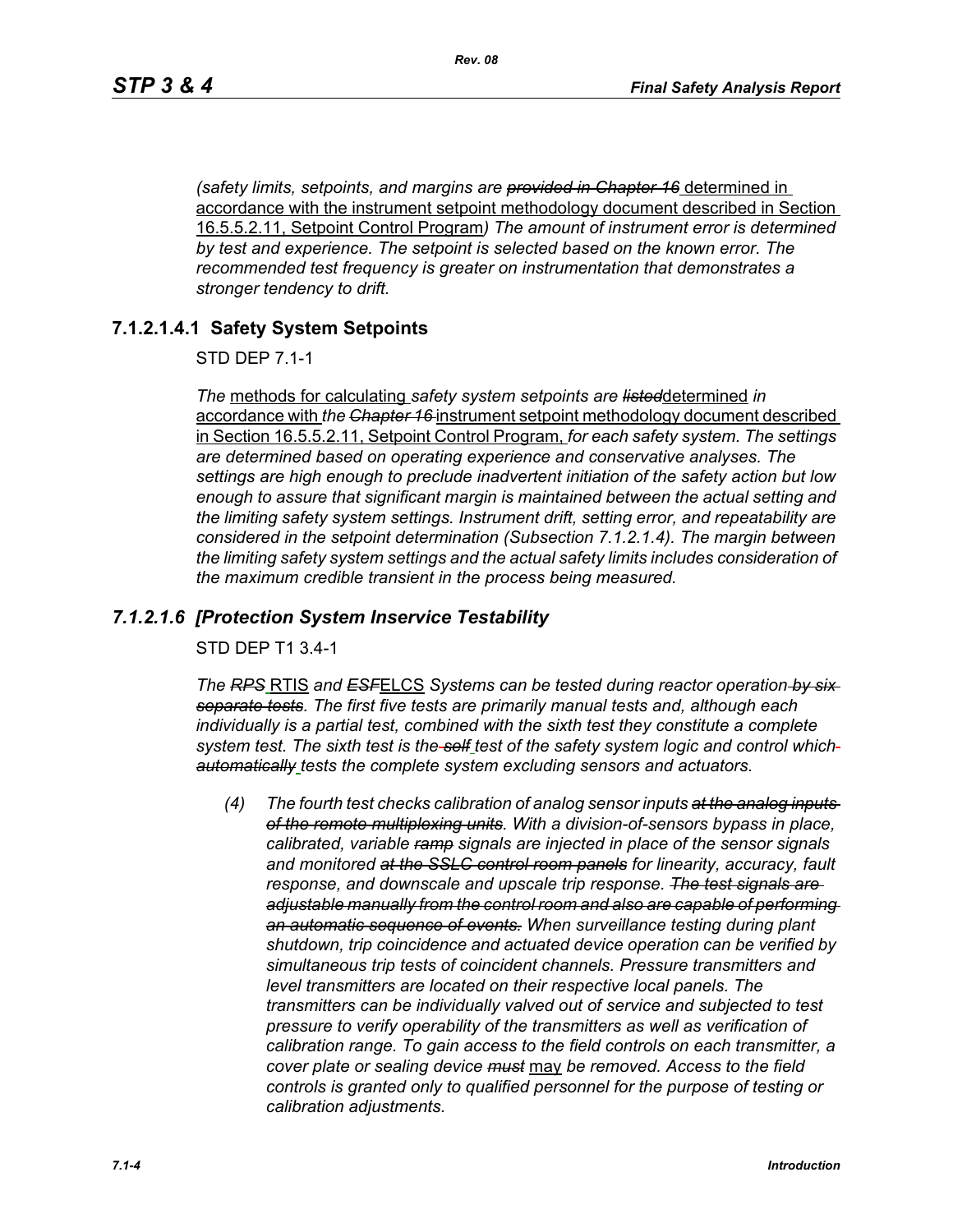*(6) The sixth test is an integrated self-test provision built into the microprocessors within the SSLC. It consists of an online, continuously operating, self-diagnostic* diagnostics,*monitoring network, and an offline semi-automatic (operator initiated, but automatic to completion), end-to-end surveillance program.* Cross channel comparison of sensor inputs is performed by plant computer functions. *Both online and offline functions operate independently within each of the four divisions. There are no multidivisional interconnections associated with self testing* diagnostics*.*

*The primary purpose of the self-test* diagnostic function *is to improve the availability of the SSLC by optimizing the time to detect and determine the location of a failure in the functional system. It is not intended that the selftest* diagnostic function *eliminate the need for the other five manual tests. However, most faults are detected more quickly than with manual testing alone.*

*The self-test* diagnostic *function is classified as safety-related. Its hardware and software are an integral part of the SSLC and, as such, are qualified to Class 1E standards.*

*The hierarchy of test capability is provided to ensure maximum coverage of all EMS* ECF*/SSLC functions, including logic functions and data communication links. Testing shall include:*

*(a) Online Continuous Testing*

*A self-diagnostic program monitors each signal processing module from input to output. Testing is automatic and*Diagnostic testing *is performed periodically*as part of the online functions *during normal operation. Tests will verify the basic integrity of each card or module on the microprocessor bus. All operations are part of normal data processing intervals and will not affect system response to incoming trip or initiation signals. Automatic initiation signals from plant sensors will override an automatic test sequence and perform the required safety function. Process or logic signals are not changed as a result of self-test* diagnostic *functions.*

The self-diagnostic function does not degrade system reliability. Indications of test results (pass, fail) is provided.

*Self-diagnosis includes monitoring of overall program flow, reasonableness of process variables, RAM and PROM*and processor memory *condition, and device interlock logic. Testing includes continuous error checking of all transmitted and received data on the serial data links of each SSLC controller; for example, error checking by parity check, checksum, or cyclic redundancy checking (CRC) techniques.*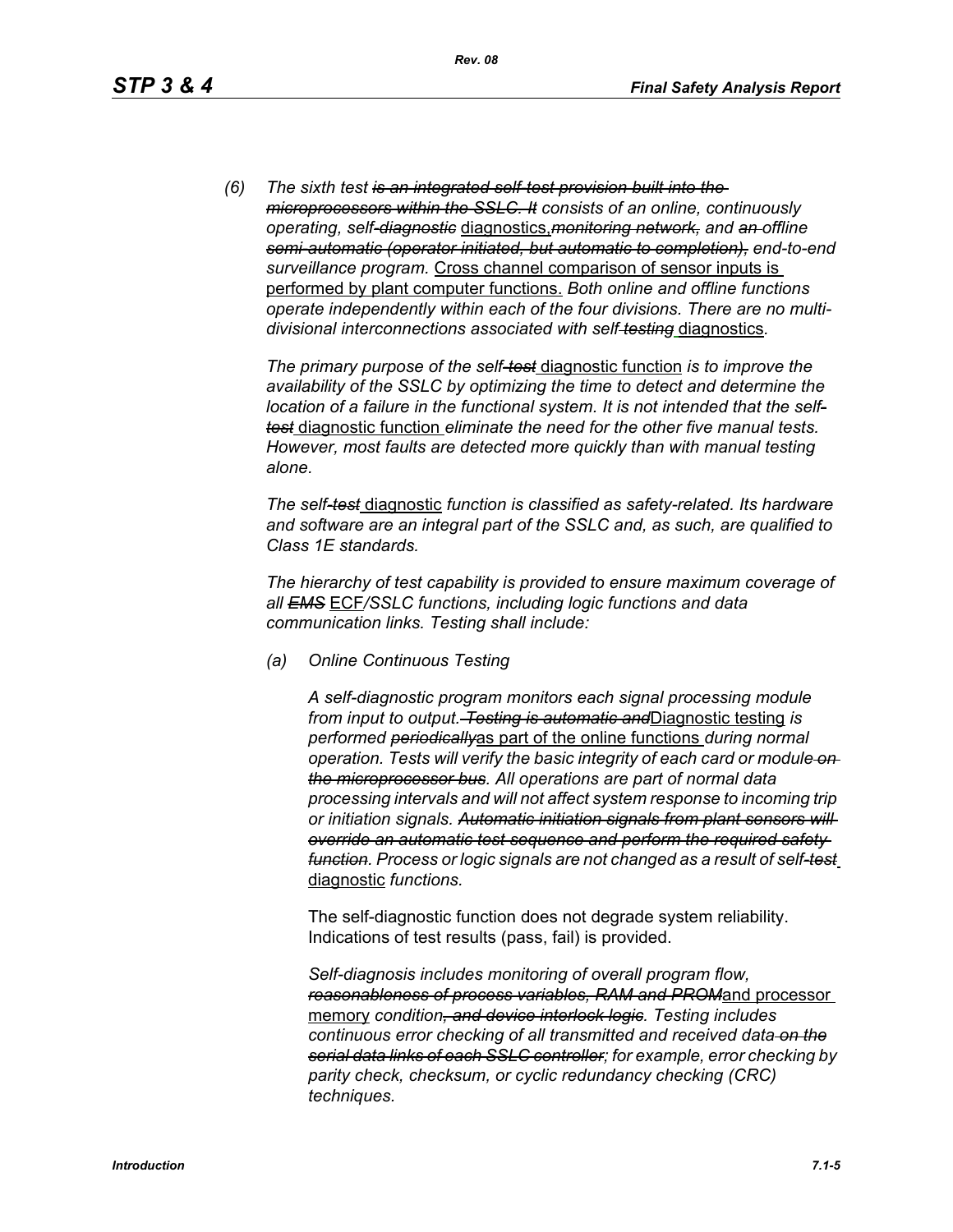*A fault is considered the discrepancy between an expected output of a permissive circuit and the existing present state.*

*Actuation of the trip function is not performed during this test. The selftest*diagnostic *function is capable of detecting and logging intermittent failures without stopping system operation. Normal surveillance by plant personnel will identify these failures, via a diagnostic display, for preventive maintenance.*

*Self-test* diagnostic *failures (except intermittent failures) are annunciated to the operator at the main control room console and logged by the process* plant *computer* functions (PCF)*. Faults are identified to the replacement board or module level and positively* are generally *indicated at the failed unit.*

*The continuous surveillance monitoring*self-diagnostic function *also includes power supply voltage levels, card-out-of-file interlocks, and battery voltage levels on battery-backed memory cards (if used). Outof-tolerance conditions will result in an inoperative (out-ofservice) condition for that particular system function.*and verification of the module configuration.

*Automatic system self-testing occurs during a portion of every periodic transmission period of the data communication network. Since exhaustive tests cannot be performed during any one transmission interval, the test software is written so that sufficient overlap coverage is provided to prove system performance during tests of portions of the circuitry, as allowed in IEEE 338.*

*The Essential Multiplexing System (EMS)* Essential Communication Function (ECF) *is included in the continuous, automatic self-test diagnostic function. Faults at the Remote Multiplexing Units (RMUs)* Remote Digital Logic Controllers (RDLCs) *are alarmed in the main control room. Since the EMS* ECF *is dual in each division, self- test supports automatic reconfiguration or bypass of portions of EMS after a detected fault, such that the least effect on system availability occurs.* A fault on one of the two communication paths will not prevent system operation through the unfaulted path.

*(b) Offline Semi-automatic End-to-End (Sensor Input to Trip Actuator) Testing*

*The more complete, manually-initiated internal self-test is available when a unit is offline for surveillance or maintenance testing. This test exercises the trip outputs of the SSLC logic processors. The channel containing the processors* logic *will be bypassed during testing.*

*A fault is considered the inability to open or close any control circuit.*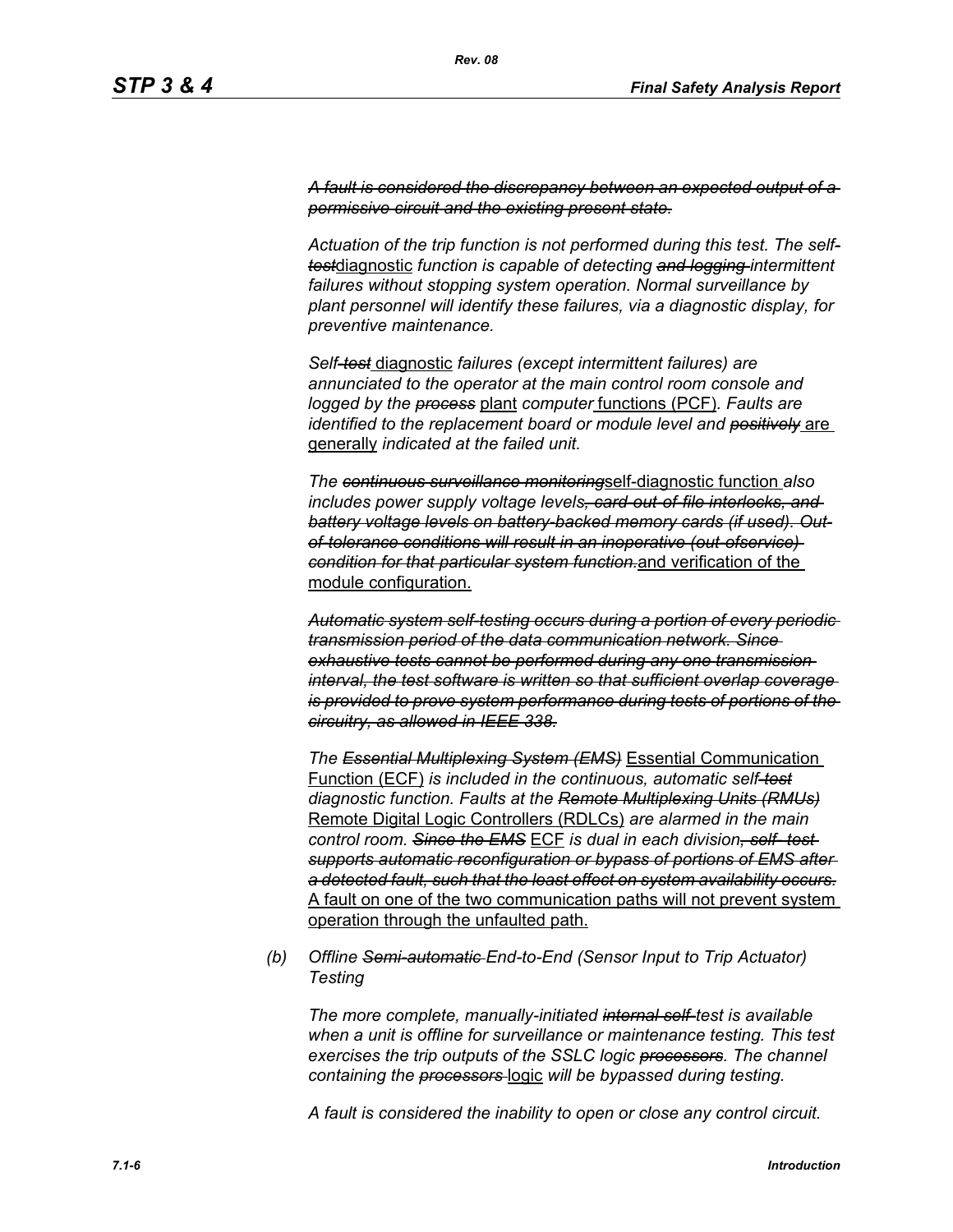*Self-test*Test *failures are displayed on a front panel readout device or other diagnostic unit.*

*To reduce operator burden and decrease outage time, a surveillance test controller (STC)*maintenance and test panel (MTP) *is provided as a dedicated instrument in each division of SSLC* ELCS. *The STC performs semi-automatic (operator-initiated)*MTP is used for *testing of SSLC* ELCS *functional logic, including trip, initiation, and interlock logic. Test coverage includes verification of correct operation of the following capabilities, as defined in each system IBD:*

- *(i) Each 2/4 coincident logic function.*
- *(ii) Serial and parallel I/O, including manual control switches, limit switches, and other contact closures.*
- *(iii) The 1/N trip selection function.*
- *(iv)* (iii) *Interlock logic for each valve or pump.*

*A separate test sequence for each safety system is operator-selectable; testing will proceed automatically to conclusion after initiation by the operator. Surveillance testing is performed in one division at a time. The surveillance test frequency is given in Chapter 16.*

*The STC injects test patterns through the EMS communications links to the RMUs. It then tests the RMUs' ability to format and transmit sensor data through and across the EMS/SSLC interface, in the prescribed time, to the load drivers. Under the proper bypass conditions, or with the reactor shut down, the load drivers themselves may be actuated.*

# **7.1.2.4 Safe Shutdown Systems—Instrumentation and Controls**

# **7.1.2.4.1 Alternate Rod Insertion Function (ARI)—Instrumentation and Controls**

STD DEP 7.1-2

STD DEP 7.4-1

*(2) Non-safety-Related Design Bases*

*The general functional requirements of the instrumentation and controls of the ARI function are to:*

*(a) Provide alternate and diverse method for inserting control rods* using *fine motion control rod drive (FMCRD) electric motors.* the ARI valves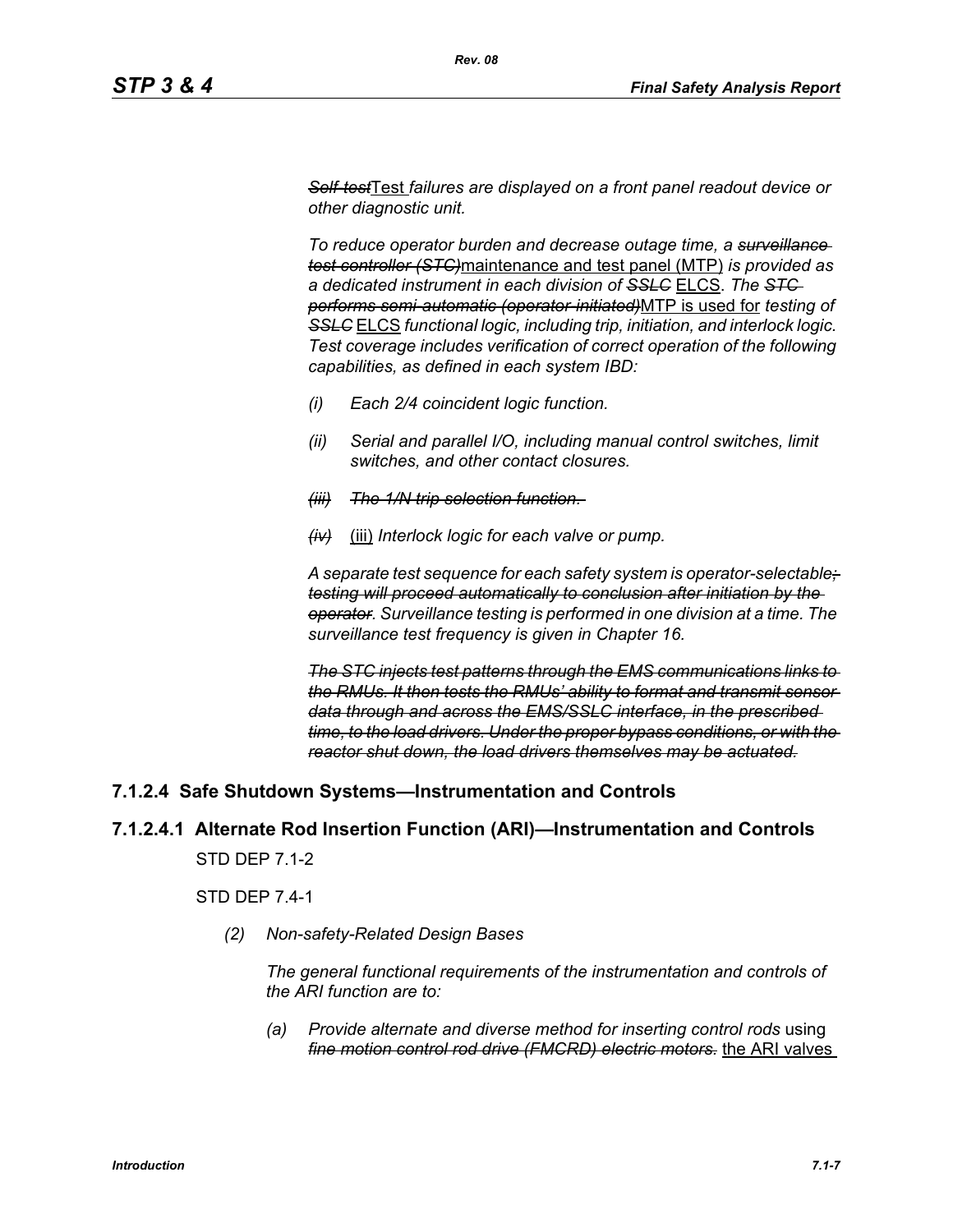of the Control Rod Drive System or using the ARI motor run-in function of the Rod Control and Information System.

*(b) Provide for automatic and manual operation of the system* function*.*

*Rev. 08*

- *(c) Provide assurance that the ARI shall be highly reliable and functional in spite of a single failure.*
- *(d) Provide assurance that the ARI shall operate when necessary (FMCRD motors shall be connected to the emergency diesel generators).* (e.g., the stepping motor driver modules (SMDMs), which control the fine motion control rod drive (FMCRD) motors, shall derive their input power from a power bus that can automatically receive power from an emergency diesel generator, if necessary).
- *(e) Mitigate the consequences of anticipated transient without scram (ATWS) events.*

# **7.1.2.4.3 RHR—Reactor Shutdown Cooling Mode—Instrumentation and Controls**

STD DEP Admin

- *(1) Safety Design Bases*
	- *(c) Indicate performance of the shutdown cooling system by main control room*separate *instrumentation and controls in the* main control room and in the *remote shutdown panel.*
- **7.1.2.6 Other Safety-Related Systems**

# **7.1.2.6.1 Neutron Monitoring System (NMS)—Instrumentation and Controls**

# **7.1.2.6.1.1 Startup Range Neutron Monitoring (SRNM) Subsystem**

STD DEP 7.1-2

*(1) Safety Design Bases*

*General Functional Requirements:*

(d) The SRNM subsystem will provide Anticipated Transient Without Scram (ATWS) permissive signals to the ESF Logic and Control System (ELCS).

# **7.1.2.6.1.4 Average Power Range Monitor (APRM) Subsystem**

STD DEP 7.1-2

*(1) Safety Design Bases*

*General Functional Requirements:*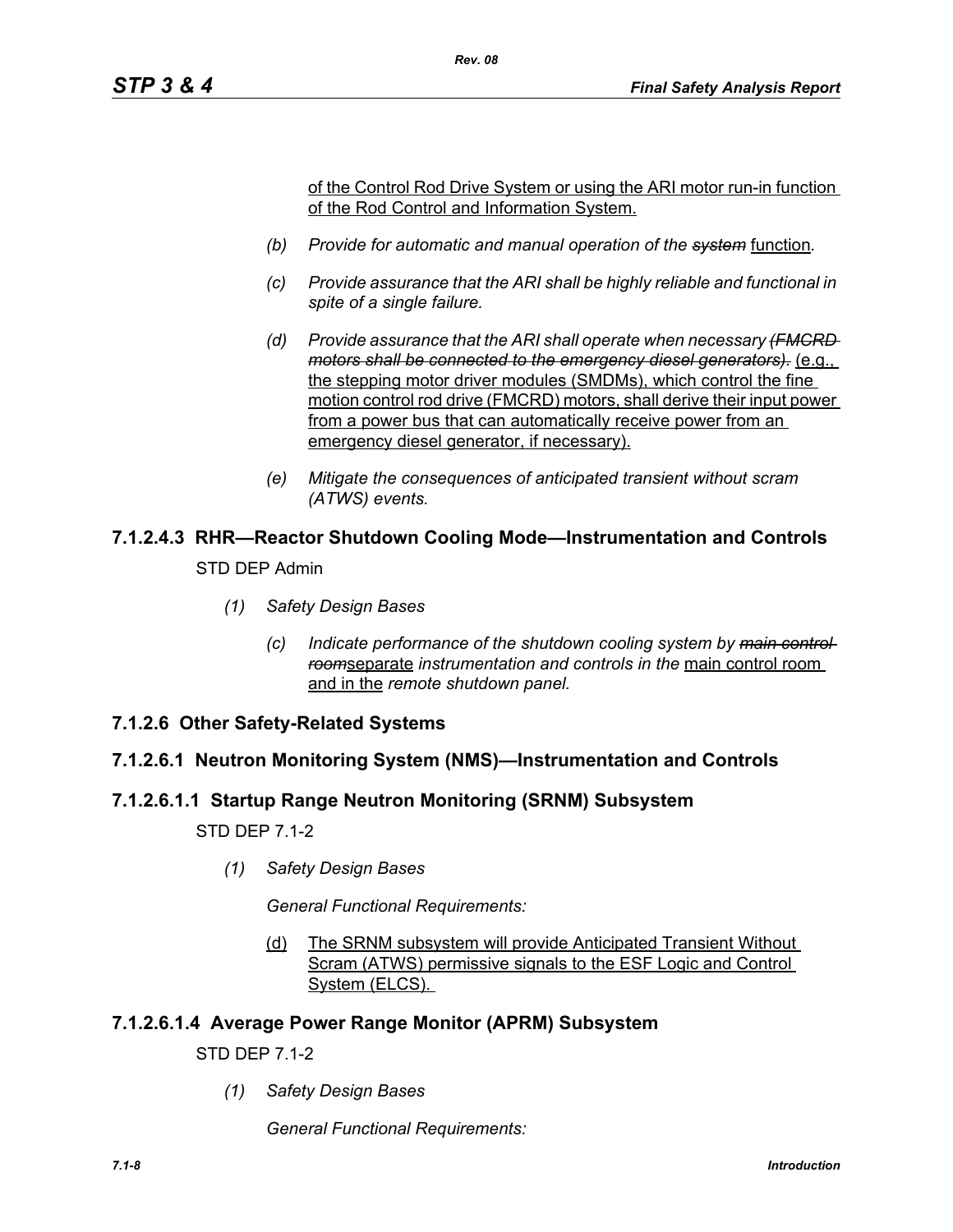*The general functional requirements are that, under the worst permitted input LPRM bypass conditions, the APRM Subsystem shall be capable of generating a trip signal in response to average neutron flux increases in time to prevent fuel damage. The APRM generator trip functions with trip inputs to the RPS also include: simulated thermal power trip, APRM inoperative trip, core flow rapid decrease trip, and core power oscillation trip of the oscillation power range monitor (OPRM). The OPRM design basis is to provide a trip to prevent growing core flux oscillation to prevent thermal limit violation, while discriminating against false signals from other signal fluctuations not related to core instability. The independence and redundancy incorporated into the design of the APRM Subsystem shall be consistent with the safety design bases of the Reactor Protection System (RPS). The RPS design bases are discussed in Subsection 7.1.2.2.*

The APRM subsystem also provides Anticipated Transient Without Scram (ATWS) permissive signals to the ESF Logic and Control System (ELCS) as described in Subsection 7.6.1.1.2.2(5).

#### **7.1.2.6.2 Process Radiation Monitoring System**

STD DEP T1 2.3-1

STD DEP 7.1-1

*(1) Safety Design Bases*

*General Functional Requirements:*

- *(d)* Not Used *Provide channel trip inputs to the RPS and LDS on high radiation in the MSL tunnel area. If the protection system logic is satisfied, the following shall be initiated:*
	- *(i) Reactor scram.*
	- *(ii) Closure of the main steamline isolation valves.*
	- *(iii) Shutdown of the mechanical vacuum pump and closure of the mechanical pump discharge line isolation valve.*
- *(2) Non-safety-Related Design Bases*
	- *(e) Provide alarm annunciation signals to the main control room if alarm or trip levels are reached or the radiation monitoring subsystem becomes inoperative, and provide input to the offgas system when the radioactive gas concentration in the offgas system discharge is at or in excess of the restrictive concentration limit derived from Technical Specification* the Offsite Dose Calculation Manual *release rate limits and that discharge from the offgas system must be terminated.*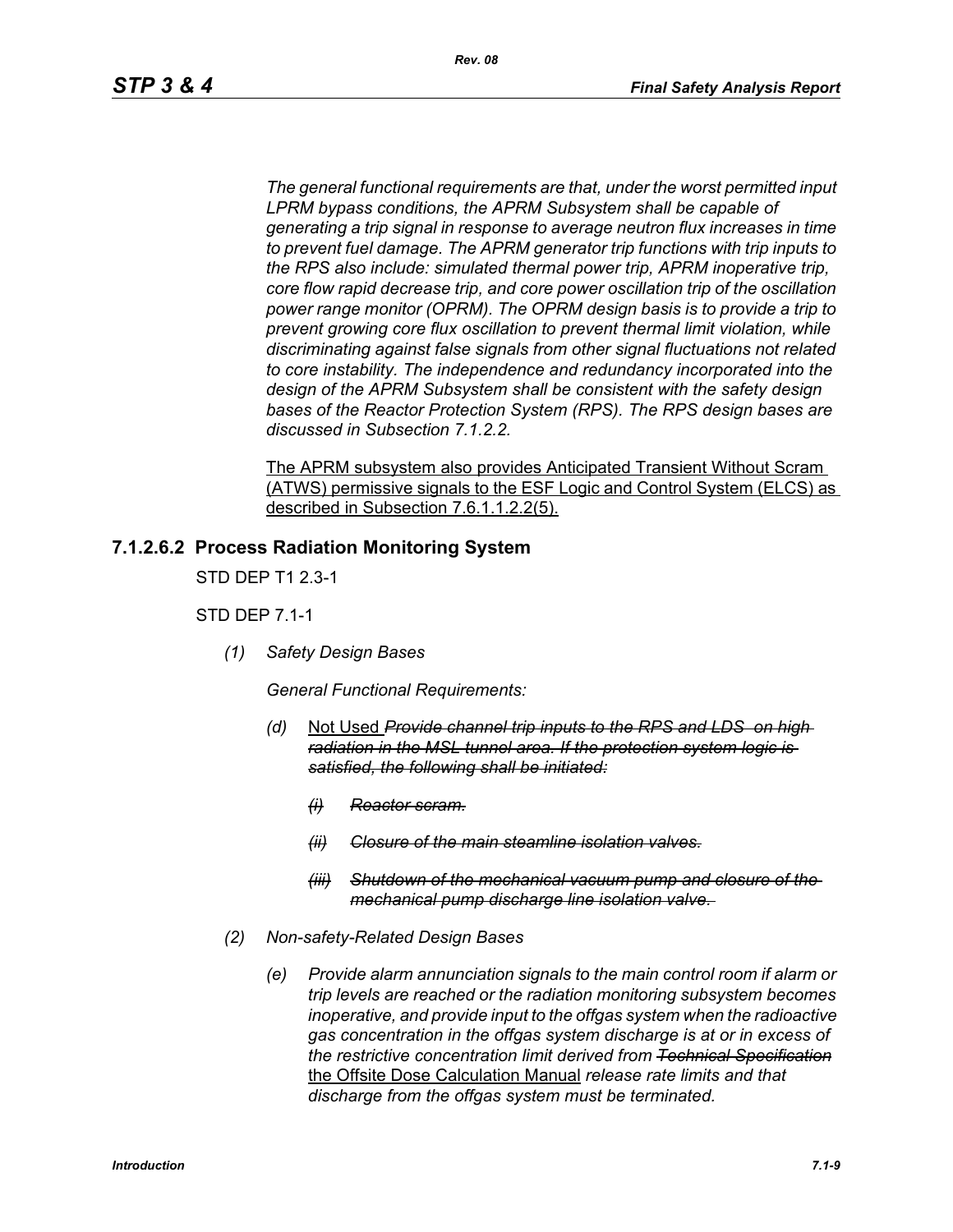# **7.1.2.6.6 Containment Atmospheric Monitoring (CAM) Systems**

STD DFP T1 2 14-1

*(1) Safety Design Bases*

*General Functional Requirements:*

*Monitor the atmosphere in the inerted primary containment for radiation levels and for concentration of hydrogen and oxygen gases, primarily during post-accident conditions. Monitoring shall be provided by two independent safety-related divisional subsystems.* 

*Monitor continuously the radiation environment in the drywell and suppression chamber during reactor operation and under post-accident conditions.* Monitoring shall be provided by two independent safety-related divisional subsystems of radiation monitors.

*Sample and monitor the oxygen and hydrogen concentration levels in the drywell and suppression chamber under post-accident conditions, and also when required during reactor operation. The LOCA signal (low reactor water level or high drywell pressure) shall activate the system and place it into service to monitor the gaseous buildup in the primary containment following an accident.* 

*(2) Non-Safety-Related Design Bases*

*Separate hydrogen and oxygen gas calibration sources shall be provided for each CAM Subsystem for periodic calibration of the gas analyzers and monitors.* 

Monitor the atmosphere in the inerted primary containment for concentration of hydrogen and oxygen gases, primarily during post-accident conditions. Monitoring shall be provided by two independent and redundant nonsafetyrelated subsystems of Oxygen/Hydrogen Monitors.

Sample and monitor the oxygen and hydrogen concentration levels in the drywell and suppression chamber under post-accident conditions, and also when required during reactor operation. The loss of coolant accident (LOCA) signal (low reactor water level or high drywell pressure) shall activate the system and place it into service to monitor the gaseous buildup in the primary containment following an accident.

# **7.1.2.8 Independence of Safety-Related Systems**

STD DEP Admin

*(See Subsections 8.3.1.3 and 8.3.1.4* 8.3.3.6.2.*)*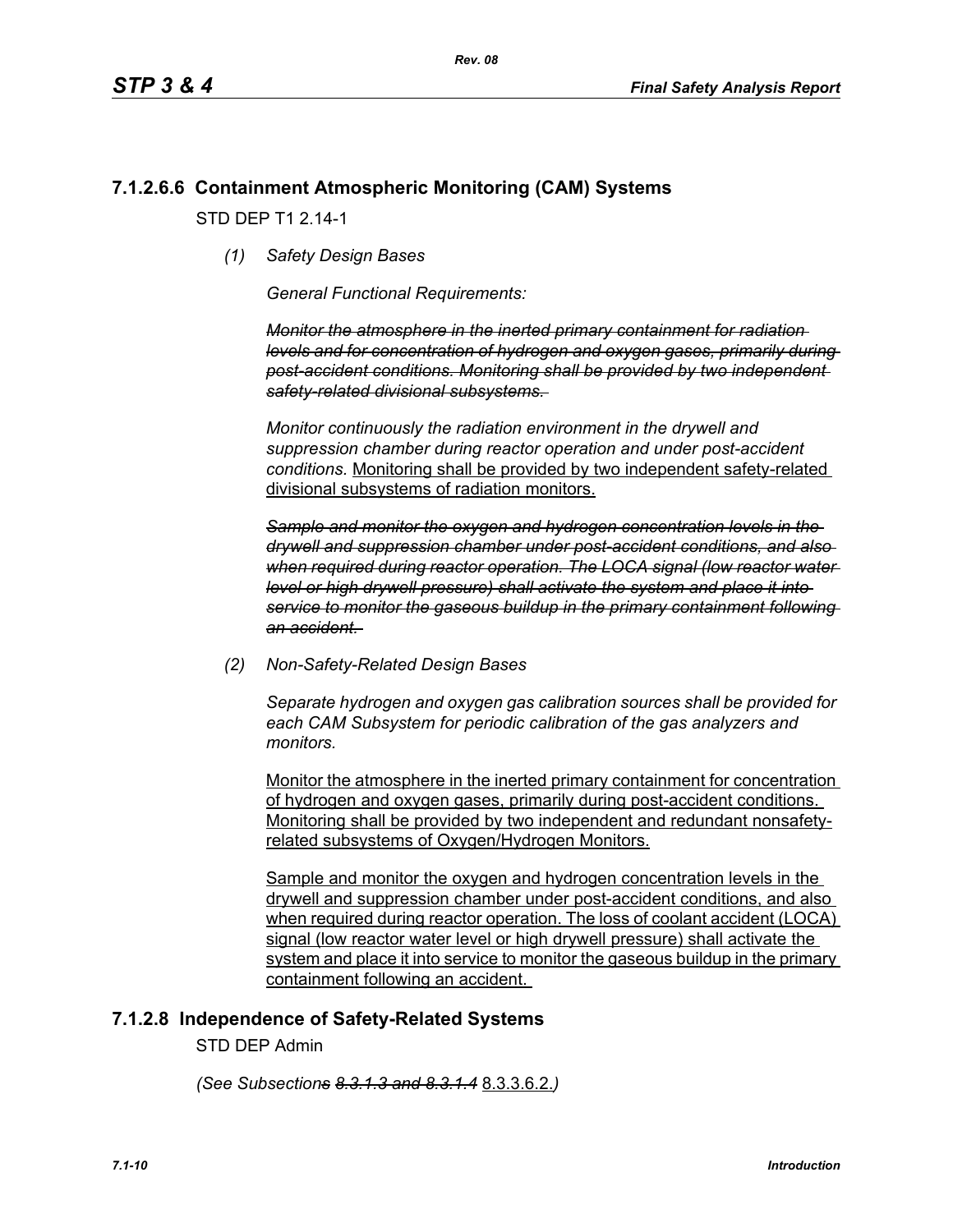# **7.1.2.9 Conformance to Regulatory Requirements**

#### **7.1.2.9.1 Regulation 10CFR50.55a**

STD DFP 18-1

*The only portion of 10CFR50.55a applicable to the I&C equipment is 10CFR50.55a(h), which requires the application of IEEE-*279603 *for protection systems (Subsection 7.1.2.11.1).*

#### **7.1.2.10 Conformance to Regulatory Guides**

#### **7.1.2.10.2 Regulatory Guide 1.47—Bypassed and Inoperable Status Indication for Nuclear Power Plant Safety Systems**

STD DEP 1.8-1

*Bypass indications are designed to satisfy the requirement of IEEE 279*603*, Paragraph 4.13*5.8.3*, Regulatory Guide 1.47, and BTP ICSB 21.* Regulatory Guide 1.47 requires designs to satisfy Paragraph 4.13 of IEEE 279, which has been subsequently superceded by Paragraph 5.8.3 of IEEE 603. Bypass indications also satisfy these requirements. *Additional information may be found in the system detail descriptions in Sections 7.2, 7.3, 7.4 and 7.6. The design of the bypass indications allows testing during normal operation and is used to supplement administrative procedures by providing indications of safety systems status.*

# **7.1.2.10.9 Regulatory Guide 1.105—Instrument Setpoints**

STD DEP 7.1-1

*The I&C systems are consistent with the requirements of Regulatory Guide 1.105*. *The trip setpoint (instrument setpoint) allowance value (Tech Spec limit) and the analytical or design basis limit are all contained in the Technical Specifications (Chapter 16).* Safety limits, setpoints, and margins are determined in accordance with the instrument setpoint methodology document in Section 16.5.5.2.11, Setpoint Control Program. *These parameters are all appropriately separated from each other based on instrument accuracy, calibration capability and design drift (estimated) allowance data. The setpoints are within the instrument best accuracy range. The established setpoints provide margin to satisfy both safety requirements and plant availability objectives.*

#### **7.1.2.11 Conformance to Industry Standards**

STD DEP 1.8-1

# **7.1.2.11.1 IEEE-279—Criteria for Protection Systems for Nuclear Power Generating Stations IEEE-603—Standard Criteria for Safety Systems for Nuclear Power Generating Stations**

*All safety related systems are designed to meet the requirements of IEEE-*279603*. Clarifications of any of the provisions are discussed for the applicable systems in the analysis portions of Sections 7.2, 7.3, 7.4,* and *7.6,* and 7.9S.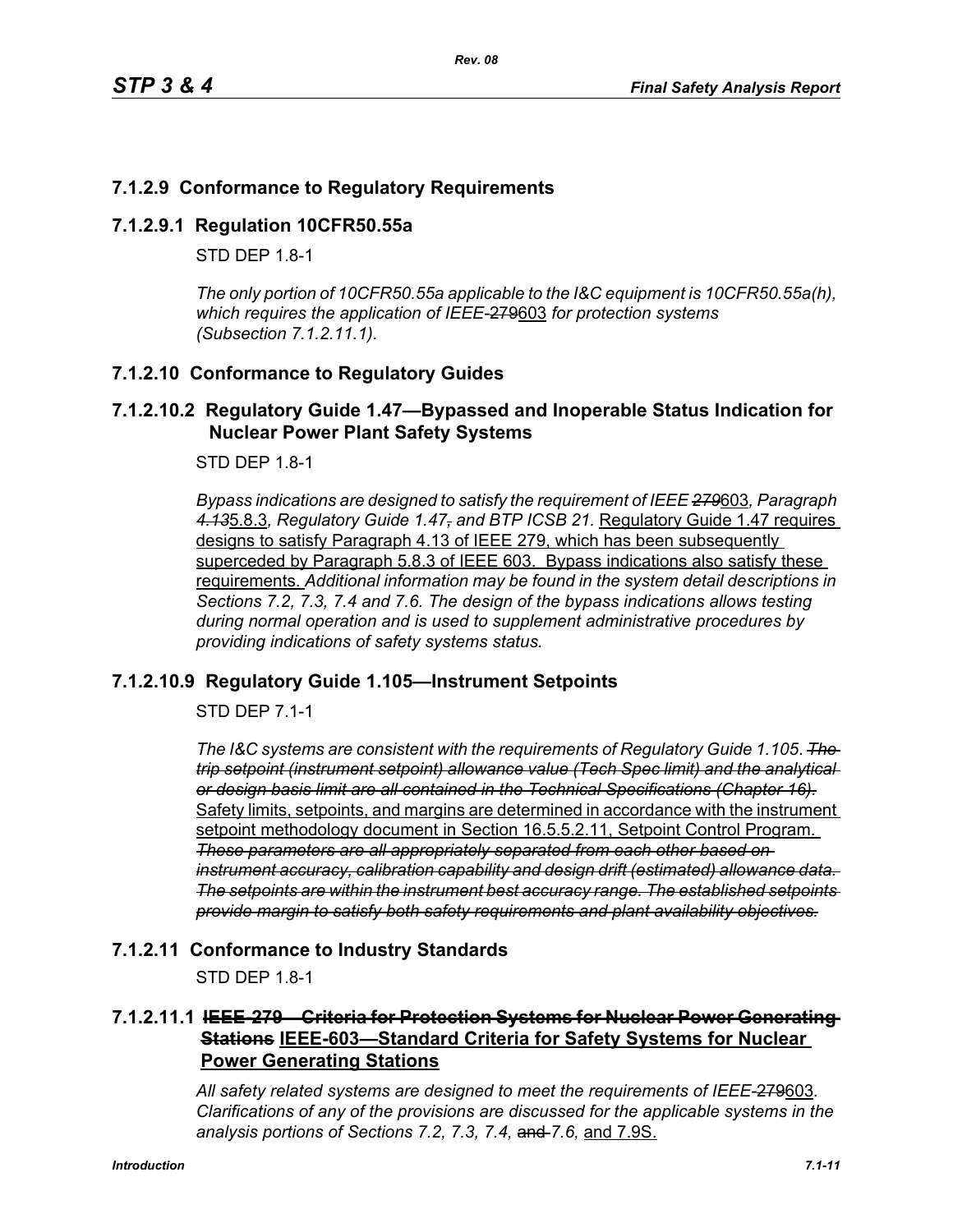#### IEEE-603, Section 4, Safety System Designation

A specific basis is established to determine the design of each safety-related I&C system. This basis evolved from the identification of Design Basis Events (DBE) that are postulated in Chapter 15. The plant operating conditions and the safety analysis acceptance criteria applicable for each event are shown in Chapter 15. Credited systems, interlocks, and functions are evaluated for each DBE. Information provided for each design base item enables the detailed design of the system to be carried out. The number of sensors and their location, including spatial effects, is determined during this design basis analysis. The identification of variables are derived from the DBEs as well as the requirements for varied manual initiation and control of protective functions. Safety system design basis descriptions are included in the various sections of this Chapter.

#### IEEE-603, Sections 5, 6 and 7, Safety System Criteria

The safety-related systems are designed to maintain plant parameters within acceptable limits that are established by design basis events. This is done with precision and reliability meeting the requirements of IEEE-603. The scope of IEEE-603 includes safety-related I&C systems and is described in more detail in Sections 7.2 through 7.6 and 7.9S. The safety-related I&C design conforms with IEEE-603 and has been qualified to demonstrate that all required performance requirements are met. Nonsafety-related systems generally are not required to meet any of the requirements of IEEE-603 with the exception of their independence from safety-related systems. The STP 3&4 safety-related I&C design descriptions related to IEEE-603, Sections 5, 6, and 7 requirements are provided below.

(1) Paragraph 5.1, Single Failure: The safety-related I&C systems are designed to ensure that safety-related functions required for design basis events (DBE) are performed in the presence of: (a) single detectable failure within safety-related systems concurrent with all non-detectable failures; (b) failures caused by the single failure; and (c) failures and spurious system actions that cause, or are caused by the design basis event, requiring the safety-related functions as identified in the applicable failure modes and effects analysis (FMEA).

(2) Paragraphs 5.2 & 7.3, Completion of Protective Actions: The safety-related I&C systems are designed so that a) once initiated (automatically or manually), the intended sequence of the safety-related functions of the execution features continue until completion, and b) after completion, deliberate operator action is required to return the safety-related system to normal.

(3) Paragraph 5.3, Quality: A: safety-related I&C equipment is provided under the 10 CFR PArt 50 Appendix B quality program. This satisfies all applicable requirements of the following: 1) 10 CFR Part 50 Appendix B and 2) ANSI/ASME NQA-1. The safetyrelated digital I&C software and/or firmware conform with the quality requirements of IEEE 7-4.3.2.

(4) Paragraph 5.4, Equipment Qualification: The safety-related I&C equipment is designed to meet its functional requirements over the range of environmental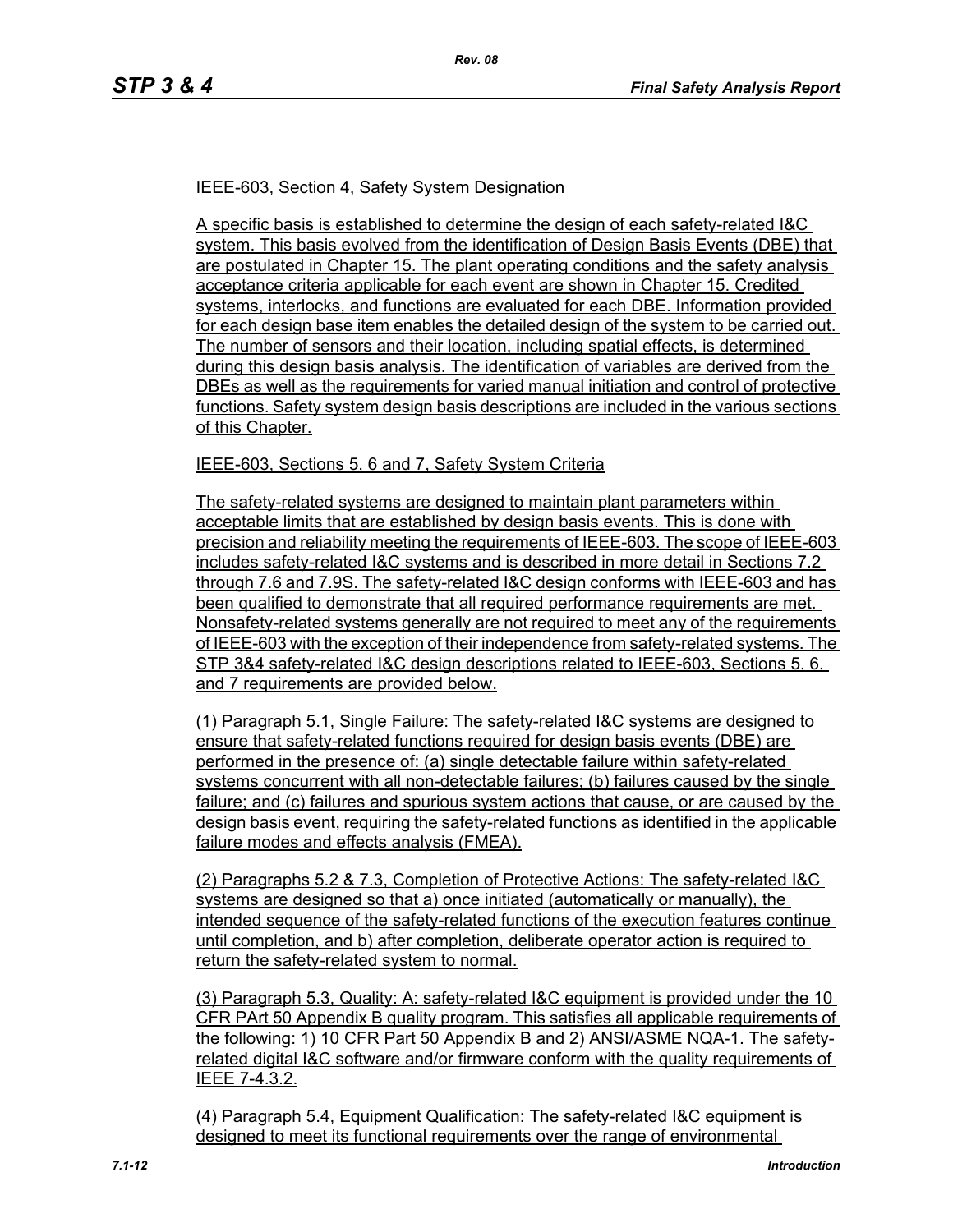conditions for the area in which it is located. The equipment is designed to meet the equipment qualification requirements set forth by this criterion.

(5) Paragraph 5.5, System Integrity: The safety-related I&C systems are designed to demonstrate that the safety system performance is adequate to ensure completion of protective actions, over a range of transient and steady state conditions, as enumerated in the design basis.

(6) Paragraph 5.6, Independence: For the safety-related I&C systems, there is physical, electrical, and commmunication independence between redundant portions of safety-related systems and between safety-related systems and nonsafety-related systems, as discussed in the applicable Sections.

(7) Paragraph 5.7, Capability for Test & Calibration: The safety-related I&C systems are designed with the capability to have their equipment tested and calibrated while retaining their capability to accomplish their safety functions.

(8) Paragraph 5.8, Information Displays: The information display design is discussed in Chapter 18. This design process includes the necessary steps to ensure compliance with regulatory requirements and the guidance provided in RG 1.47 for bypass and inoperable status indication and in RG 1.97 for accident monitoring instrumentation as discussed in Section 7.5.

(9) Paragraph 5.9, Control of Access: The safety-related I&C systems have features that facilitate the administrative control of access to safety-related system equipment.

(10) Paragraph 5.10, Repair: The safety-related analog and digital based I&C systems are designed to allow the timely recognition of malfunctioning equipment location to allow the replacement, repair and/or adjustment. Self-diagnostic functions and periodic testing will identify and locate the failure. Individual bypassing allows the failed equipment to be replaced or repaired on-line without affecting the protection function.

(11) Paragraph 5.11, Identification: Safety-related I&C equipment conforms with the identification requirements of this criterion. Safety-related equipment is distinctly marked for each redundant portion of a system with identifying markings. Hardware components or equipment units have an identification label or a nameplate. For digital platforms, versions of computer hardware, software and/or firmware are distinctly identified. Proper configuration management plans are implemented as a way to formalize this identification process.

(12) Paragraph 5.12, Auxiliary Features: STP 3&4 safety-related I&C system auxiliary supporting features satisfy the requirements of this criterion where applicable. For example, power supply and HVAC are key auxiliary supporting systems that satisfy the applicable requirements of IEEE-603. Other key auxiliary features are designed such that these components will not degrade the safety-related I&C systems below an acceptable level.

(13) Paragraph 5.13, Multi Unit Stations: The safety-related I&C systems meet the requirements of GDC 5, Sharing of structures, systems and components. The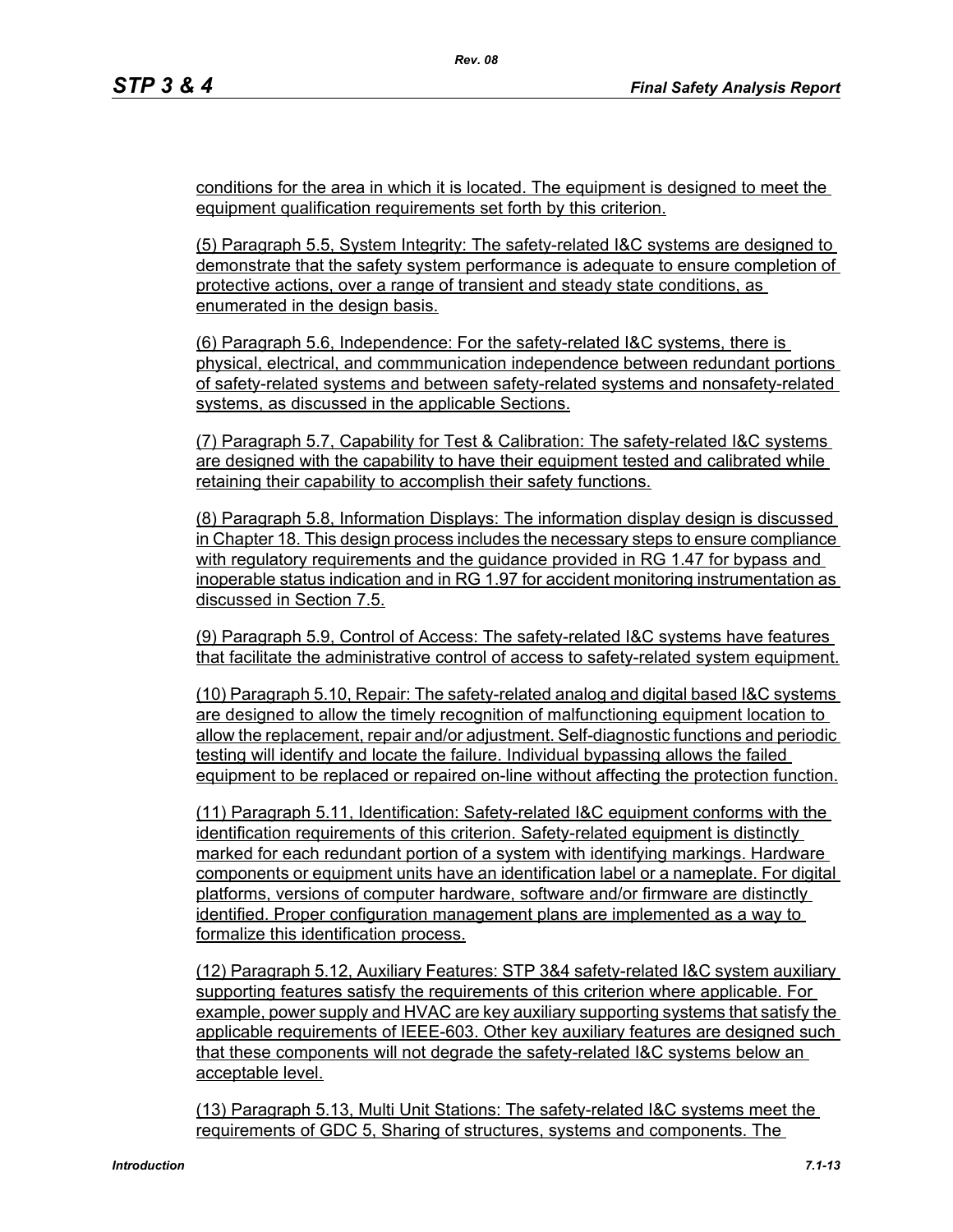capability to simultaneously perform required safety functions in both Units is not impaired by interactions between Units.

*Rev. 08*

(14) Paragraph 5.14, Human Factors Considerations: Human factor scenarios are considered throughout all stages of the design process. Detailed information regarding these considerations can be found in Chapter 18.

(15) Paragraph 5.15, Reliability: The degree of redundancy, diversity, testability, and quality of the STP 3&4 safety-related I&C design adequately addresses the functional reliability necessary to perform its safety protection functions. As stated above, the safety-related I&C equipment is provided under an Appendix B quality program.

(16) Paragraphs 6.1 and 7.1, Automatic Control: The safety-related I&C systems provide the means to automatically initiate and control the required safety-related functions.

(17) Paragraphs 6.2 and 7.2, Manual Control: The safety-related I&C systems have features in the main control room and remote shutdown system to manually initiate and control the automatically initiated safety-related functions at the division level.

(18) Paragraph 6.3, Interaction between the Sense and Command Features and Other Systems: The safety-related I&C systems meet the independence and separation requirements such that nonsafety-related systems failures will not affect of prevent any safety-related protection function. The normal communication path is one-way such that the safety-related systems will only broadcast to nonsafety-related systems and not vice versa. There is limited nonsafety-related communication under programmatic control to safety-related systems as discussed in Section 7.9S.

(19) Paragraph 6.4, Derivation of System Inputs: To the extent feasible, the protection system inputs are derived from signals that directly measure the designated process variables.

(20) Paragraph 6.5, Capability for Testing and Calibration: The operational availability of the protection system sensors can be checked by perturbing the monitored variables, by cross-checking between redundant channels that have a known relationship with each other, and that have read-outs available, or introducing and varying substitute input to the sensor of the same nature as the measured variable. When one channel is placed into maintenance bypass mode, the condition is alarmed in the MCR and actuation logic capability is maintained to ensure the continued availability of all protective actions. Most sensors and actuators are designed to provide actual testing and calibration during power operation.

(21) Paragraphs 6.6 and 7.4, Operating Bypasses: The safety-related I&C systems automatically prevent the activation of an operating bypass whenever the applicable permissive conditions for an operating bypass are not met, and remove activated operating bypasses if the plant conditions change so that an activated operating bypass is no longer permissible.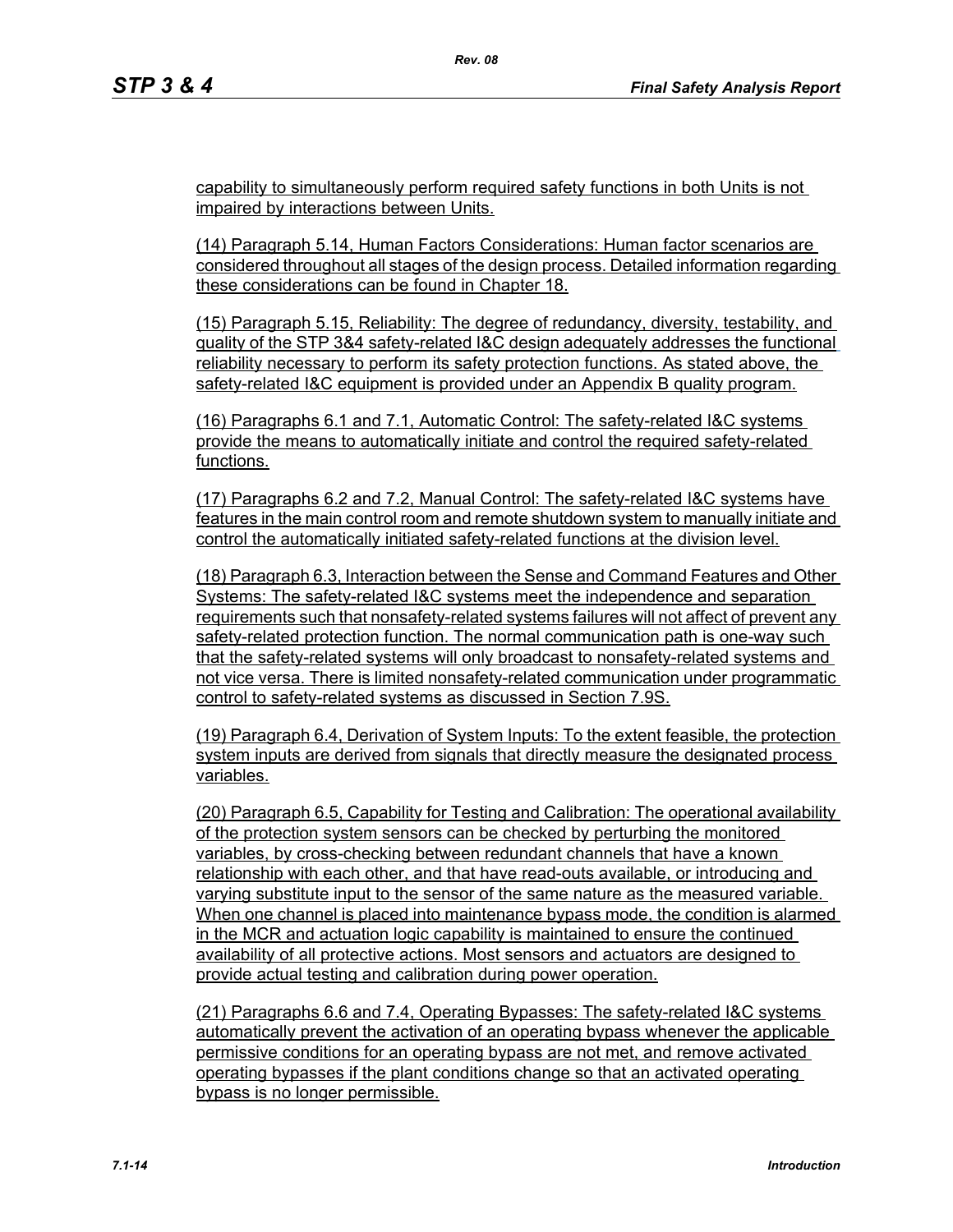(22) Paragraphs 6.7 and 7.5, Maintenance Bypasses: The capability of safety-related systems to perform their safety-related functions is retained when one division of the I&C systems is in maintenance bypass.

(23) Paragraph 6.8, Setpoints: STP 3&4 safety-related instrument setpoints are determined by a methodology that follows the guidance contained in the STP 3&4 setpoint methodology program. This methodology uses STP 3&4 plant specific analyses to ensure that characteristics such as range, accuracy, and resolution of the instruments meet the performance requirements assumed n the safety analyses in Chapter 15. The response times of the I&C systems are assumed in the safety analyses and verified by STP 3&4 surveillance testing or system analyses.

The power source design requirements for the safety-related I&C systems are discussed in Chapter 8.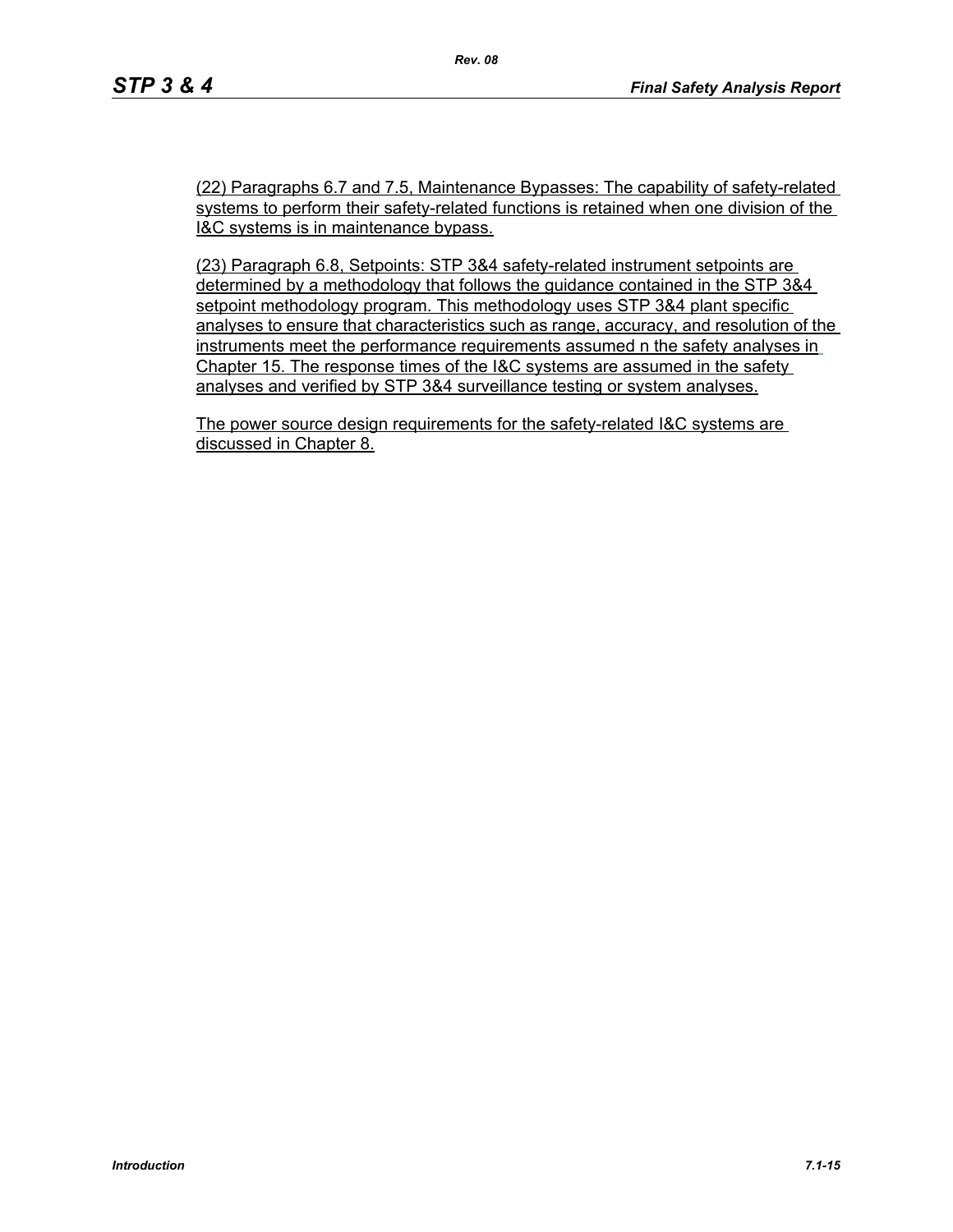| I & C System                                         | <b>GESSAR II Design</b>                                                                                 | <b>ABWR Design</b>                                                                                                                                                          |
|------------------------------------------------------|---------------------------------------------------------------------------------------------------------|-----------------------------------------------------------------------------------------------------------------------------------------------------------------------------|
| General<br>Comparisons for<br>All Safety<br>Systems: | Hard wired sensor interfaces.                                                                           | Multiplexed Hard Wired sensor interfaces.                                                                                                                                   |
|                                                      | Nuclear system protection system<br>(NSPS) solid-state-based logic and<br>self-test system controllers. | Safety system logic & control (SSLC)<br>configurable logic devices and<br>microprocessor-based logic and with self-<br>testself diagnostic functions system-<br>controllers |
| Flammability<br>Control System:                      | Part of combustible gas control system.                                                                 | Independent system. This system deleted                                                                                                                                     |
| <b>Standby Gas</b><br>Treatment System:              | Redundant active and passive<br>components.                                                             | Redundant active components; single filter-<br>train.two filter trains, two separate<br>divisions.                                                                          |

|  | Table 7.1-1 Comparison of GESSAR II and ABWR I&C Safety Systems |  |  |
|--|-----------------------------------------------------------------|--|--|
|  |                                                                 |  |  |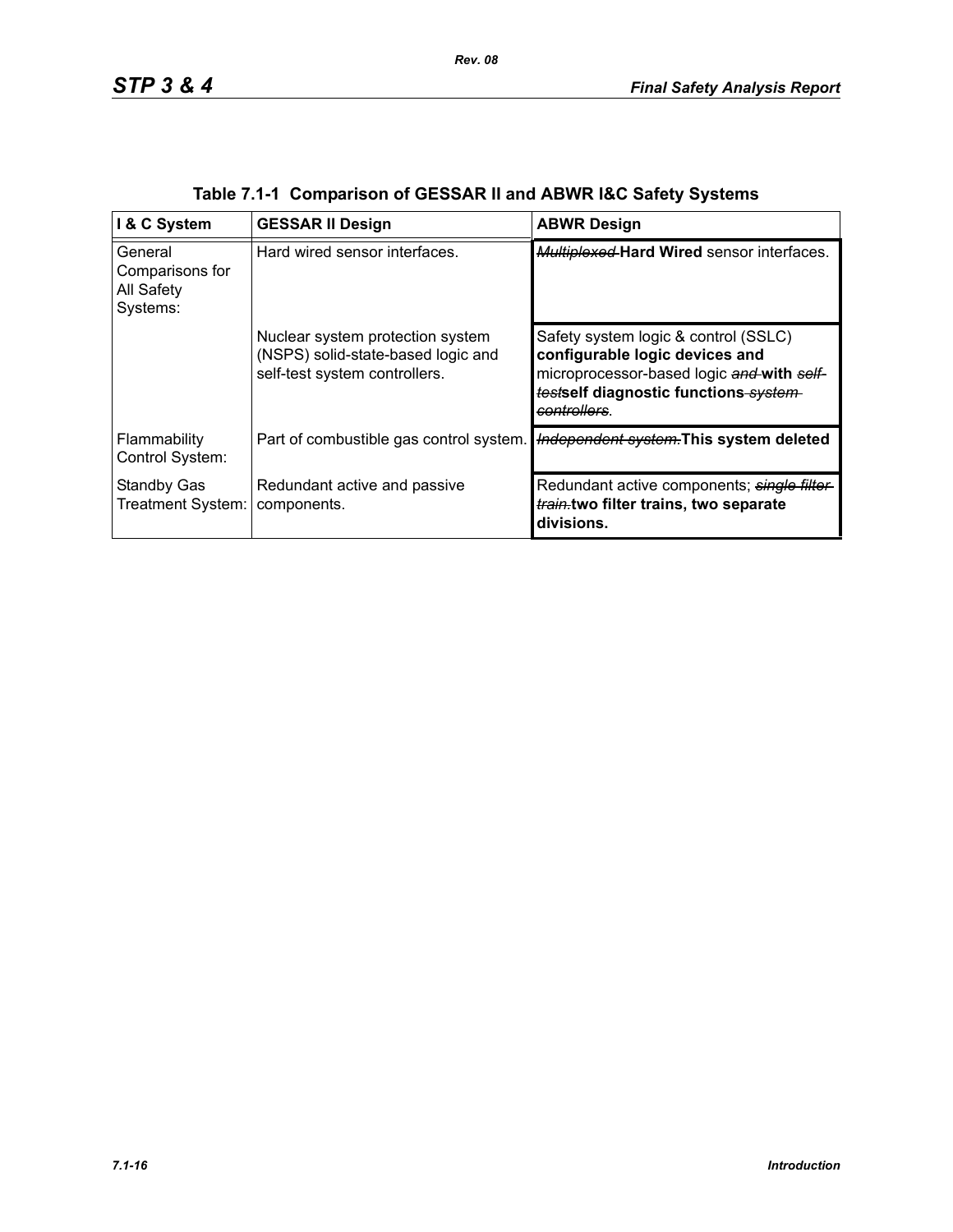|                                           | Table 7.1-2 Regulatory Requirements Applicability Matrix for I&C Systems |   |    |    |                 |  |  |  |     |  |  |  |                                                                               |  |    |             |
|-------------------------------------------|--------------------------------------------------------------------------|---|----|----|-----------------|--|--|--|-----|--|--|--|-------------------------------------------------------------------------------|--|----|-------------|
| Applicable Criteria                       | 10CFR                                                                    |   |    |    |                 |  |  |  | GDC |  |  |  |                                                                               |  |    | ∣ ట         |
|                                           | 50.55                                                                    | ົ | 10 | 12 | 13 <sub>1</sub> |  |  |  |     |  |  |  | 15   16   19   20   21   22   23   24   25   28   29   33   34   35   38   41 |  | 44 | 1 <b>Po</b> |
| Reference Standard<br>$ $ (RG, IEEE, ISA) | <del>279</del> 603                                                       |   |    |    |                 |  |  |  |     |  |  |  |                                                                               |  |    |             |

| $\overline{2}$<br>22<br>12<br>21<br>23<br>24<br>25<br>28<br>29<br>33<br>34<br>38<br>10<br>13<br>15<br>16<br>19<br>20<br>35<br>44<br>$\overline{4}$<br>41<br>279603<br>Table 7.1-2 Regulatory Requirements Applicability Matrix for I&C Systems (Continued)<br>$II-D$ $II-E$<br>$II-F$<br><b>BTP</b><br>II-K<br><b>Regulatory Guide</b><br>(7.9)<br>(7.6)<br>1.105<br>1.118<br>1.151<br>62<br>1.75<br>1.23<br>3.15<br>3.22<br>1.22<br>1.97<br>3.13<br>3.23<br>3.18<br>3.21<br>4.2<br>$\overline{20}$<br>26<br>$\frac{1}{2}$<br>22<br>$\overline{2}$<br>$\infty$<br>$\infty$<br>က<br>$\overline{ }$<br>1.22<br>1.97<br>1.47<br>279603<br>279603<br>279603<br>279603<br>279603<br>509627<br>567.02<br>567.04<br>384<br>338<br>RG<br>RG<br>RG<br>Note:IEEE 603 has superceded the use of IEEE 279. In instances where NRC documents applicable to STP 3&4 still refer to the outdated IEEE 279<br>standard, both the referenced IEEE 279 requirements and the analogous IEEE 603 requirements will be used. In cases of conflict between<br>requirements in the different standards, IEEE 603 requirements govern. | Applicable Criteria                          | 10CFR |  |       |  |  |  |  |  |  |  |  | GDC |  |  |  |  |  |  |  |  |  |  |
|----------------------------------------------------------------------------------------------------------------------------------------------------------------------------------------------------------------------------------------------------------------------------------------------------------------------------------------------------------------------------------------------------------------------------------------------------------------------------------------------------------------------------------------------------------------------------------------------------------------------------------------------------------------------------------------------------------------------------------------------------------------------------------------------------------------------------------------------------------------------------------------------------------------------------------------------------------------------------------------------------------------------------------------------------------------------------------------------------------------|----------------------------------------------|-------|--|-------|--|--|--|--|--|--|--|--|-----|--|--|--|--|--|--|--|--|--|--|
|                                                                                                                                                                                                                                                                                                                                                                                                                                                                                                                                                                                                                                                                                                                                                                                                                                                                                                                                                                                                                                                                                                                |                                              |       |  | 50.55 |  |  |  |  |  |  |  |  |     |  |  |  |  |  |  |  |  |  |  |
|                                                                                                                                                                                                                                                                                                                                                                                                                                                                                                                                                                                                                                                                                                                                                                                                                                                                                                                                                                                                                                                                                                                | <b>Reference Standard</b><br>(RG, IEEE, ISA) |       |  |       |  |  |  |  |  |  |  |  |     |  |  |  |  |  |  |  |  |  |  |
|                                                                                                                                                                                                                                                                                                                                                                                                                                                                                                                                                                                                                                                                                                                                                                                                                                                                                                                                                                                                                                                                                                                |                                              |       |  |       |  |  |  |  |  |  |  |  |     |  |  |  |  |  |  |  |  |  |  |
|                                                                                                                                                                                                                                                                                                                                                                                                                                                                                                                                                                                                                                                                                                                                                                                                                                                                                                                                                                                                                                                                                                                | Applicable Criteria                          |       |  |       |  |  |  |  |  |  |  |  |     |  |  |  |  |  |  |  |  |  |  |
|                                                                                                                                                                                                                                                                                                                                                                                                                                                                                                                                                                                                                                                                                                                                                                                                                                                                                                                                                                                                                                                                                                                |                                              |       |  |       |  |  |  |  |  |  |  |  |     |  |  |  |  |  |  |  |  |  |  |
|                                                                                                                                                                                                                                                                                                                                                                                                                                                                                                                                                                                                                                                                                                                                                                                                                                                                                                                                                                                                                                                                                                                | Reference Standard<br>(RG, IEEE, ISA)        |       |  |       |  |  |  |  |  |  |  |  |     |  |  |  |  |  |  |  |  |  |  |
|                                                                                                                                                                                                                                                                                                                                                                                                                                                                                                                                                                                                                                                                                                                                                                                                                                                                                                                                                                                                                                                                                                                |                                              |       |  |       |  |  |  |  |  |  |  |  |     |  |  |  |  |  |  |  |  |  |  |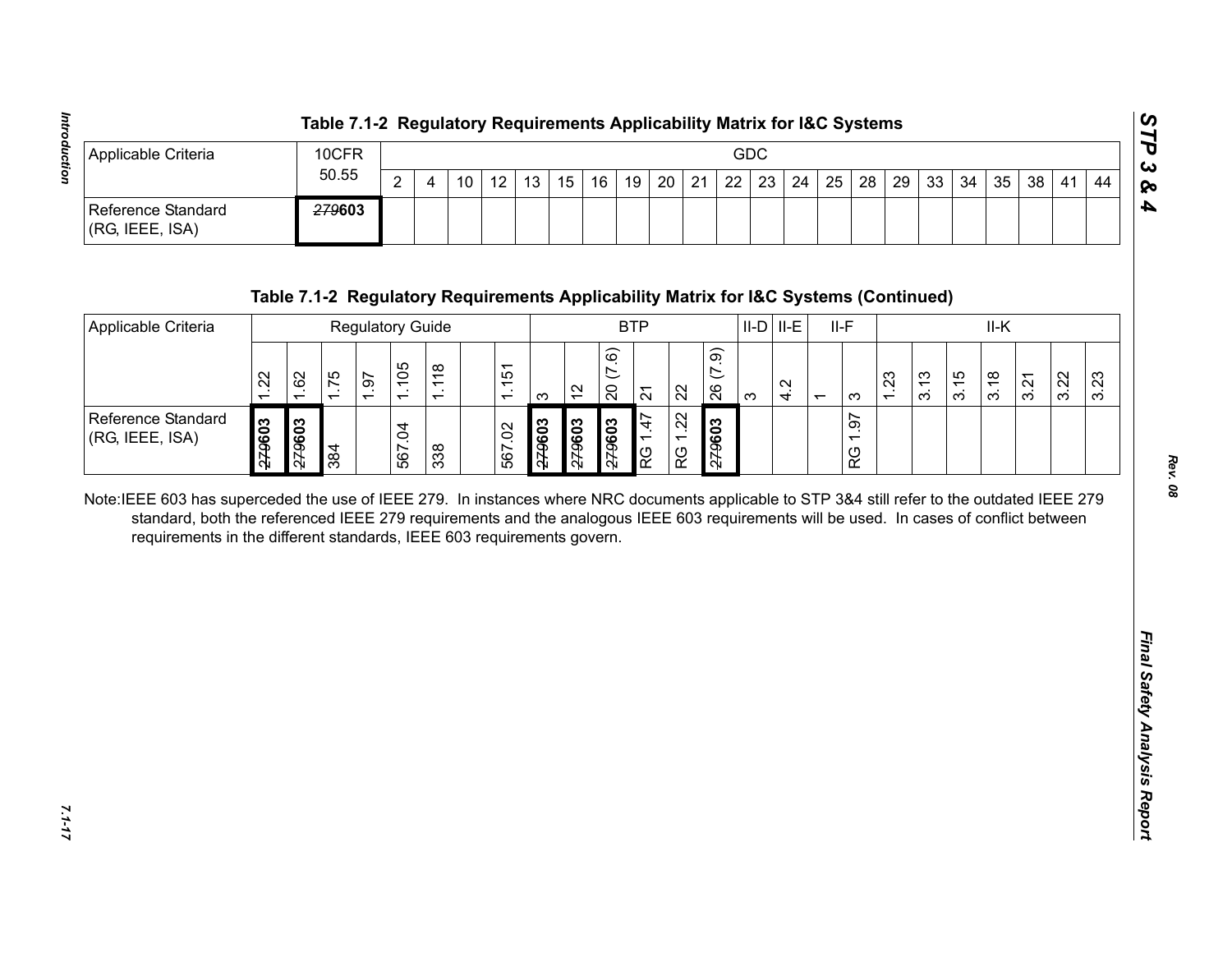